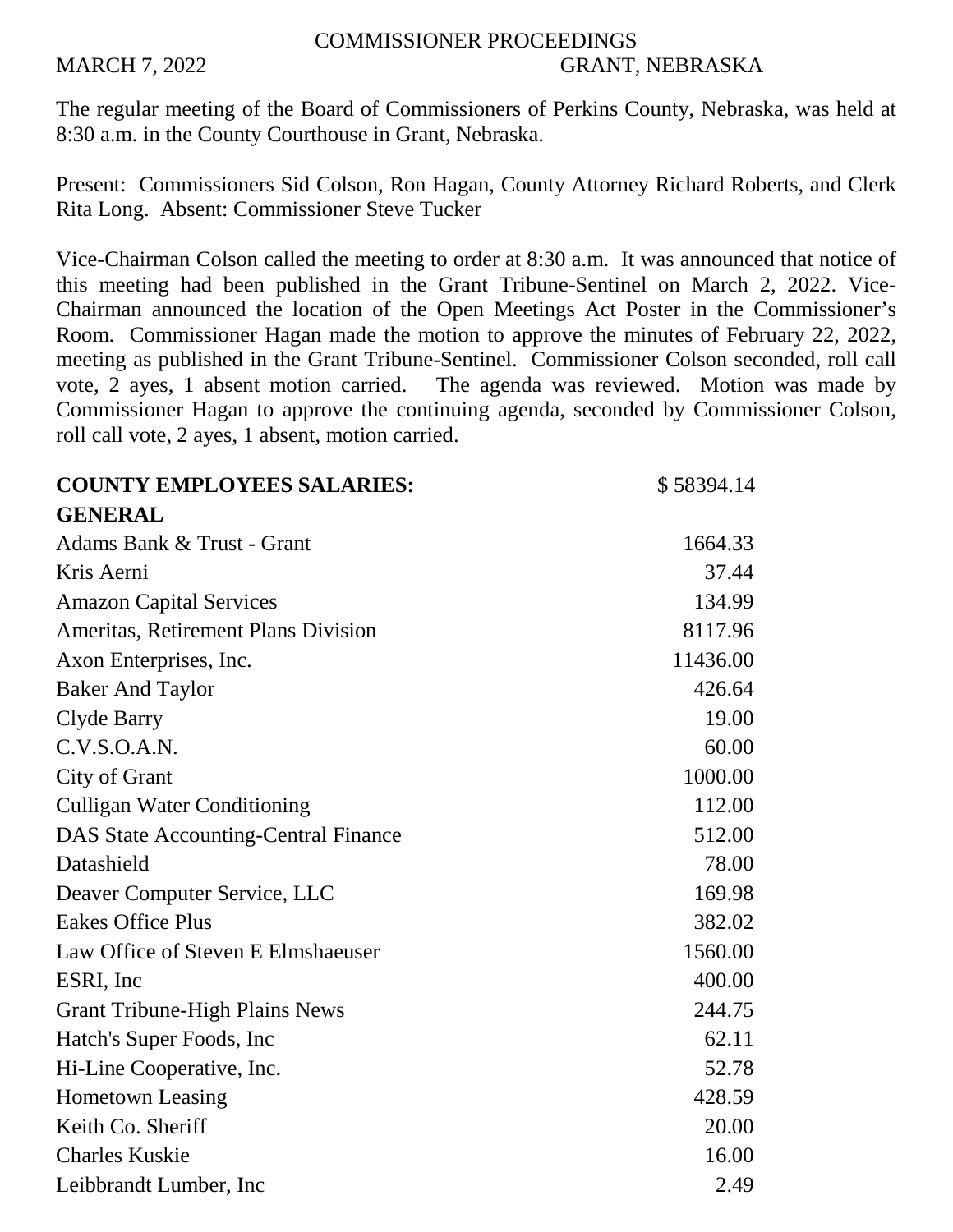| The Lincoln National Life Ins. Co.                 | 1297.52  |
|----------------------------------------------------|----------|
| Mid-American Benefits, Inc.                        | 268.25   |
| <b>MidAmerica Books</b>                            | 450.90   |
| Stephanie Miller                                   | 170.00   |
| <b>MIPS</b> Inc                                    | 2390.23  |
| <b>NACO</b>                                        | 70.00    |
| Nebraska Library Commission                        | 474.70   |
| Nordhausen Law LLC                                 | 1600.00  |
| Office Service, Inc.                               | 170.19   |
| Overdrive Inc                                      | 992.15   |
| Perkins Co. Court                                  | 50.00    |
| Pinnacle Bank                                      | 14180.15 |
| Pinnacle Bank - Grant                              | 3049.49  |
| <b>Purchase Power</b>                              | 308.99   |
| <b>Sandhills State Bank</b>                        | 612.50   |
| <b>Star House Moving, LLC</b>                      | 300.00   |
| <b>TK Elevator Corporation</b>                     | 383.16   |
| <b>US Bank</b>                                     | 77.67    |
| <b>U.S. Postmaster</b>                             | 374.00   |
| <b>UNL Extension Perkins County</b>                | 45.16    |
| <b>West Central District Assessors Association</b> | 25.00    |
| Wolf Auto Center Ogallala                          | 92.12    |
| <b>ROADS</b>                                       |          |
| Adams Bank & Trust - Grant                         | 37.50    |
| Ameritas, Retirement Plans Division                | 973.38   |
| Big Springs Equipment, Inc.                        | 94.76    |
| <b>Bomgaars Supply</b>                             | 338.22   |
| <b>Preston Case</b>                                | 100.00   |
| Consolidated Telcom, Inc.                          | 113.86   |
| <b>DMC Wear Parts LLC</b>                          | 7170.00  |
| <b>Fastenal Company</b>                            | 565.09   |
| <b>Great Plains Communication</b>                  | 212.45   |
| Leibbrandt Lumber, Inc.                            | 824.59   |
| NE Child Support Payment Center                    | 39.50    |
| Newman Signs, Inc.                                 | 386.55   |
| Perkins Co Treasurer                               | 7093.39  |
| Pinnacle Bank                                      | 3250.18  |
| Pinnacle Bank - Grant                              | 4385.19  |
| Prairie States Comm. Inc.                          | 324.50   |
| Ross Family Auto Parts, Inc.                       | 1695.63  |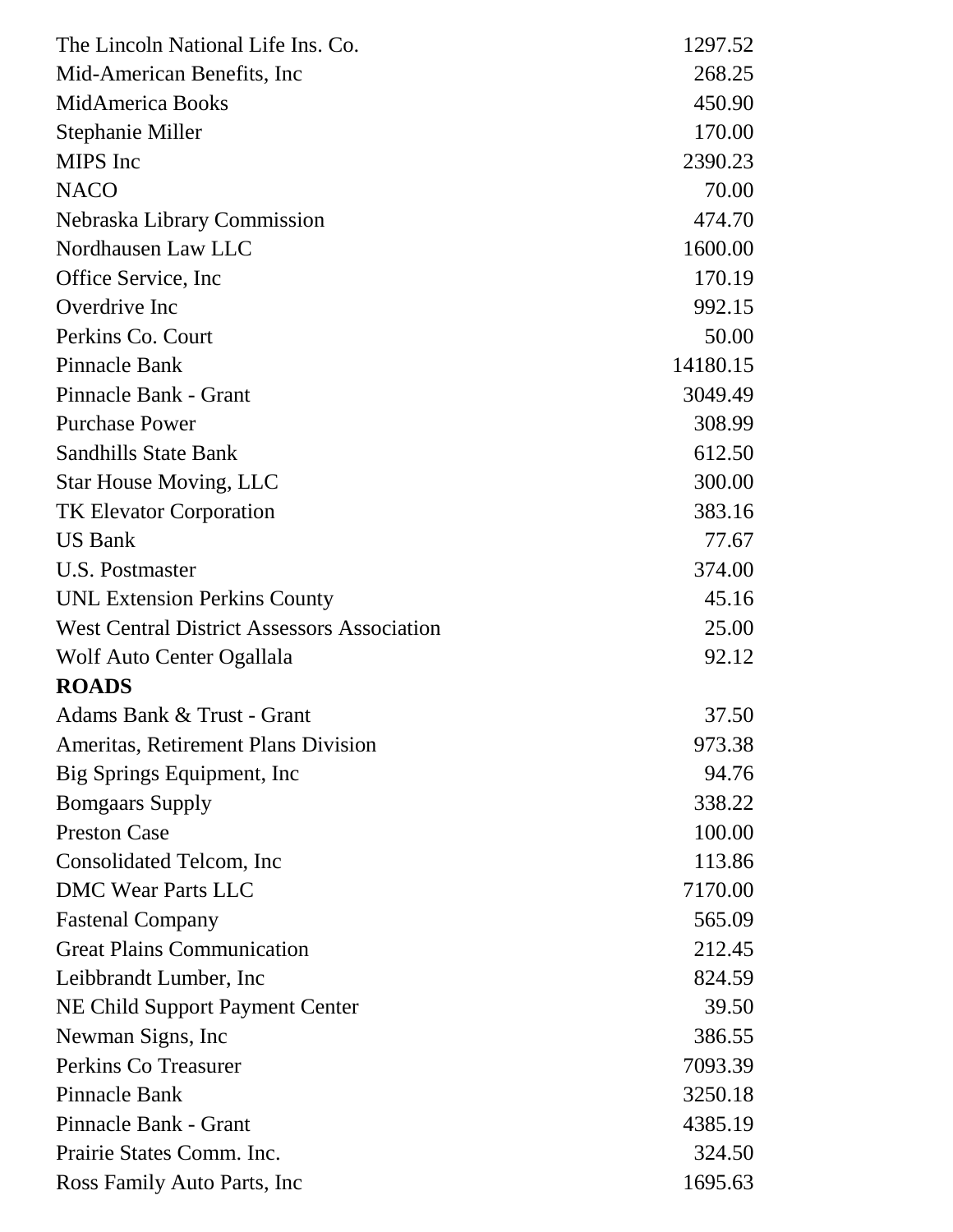| <b>Sandhills State Bank</b>                | 300.00   |
|--------------------------------------------|----------|
| James J. Vak                               | 262.76   |
| Waste Connections, Inc.                    | 139.93   |
| <b>BRIDGE/PAVING</b>                       |          |
| <b>Shelco Construction dba SHELCO</b>      | 30768.48 |
| <b>PUBLIC TRANSIT</b>                      |          |
| Ameritas, Retirement Plans Division        | 74.93    |
| Perkins Co. Senior Center                  | 614.00   |
| <b>Pinnacle Bank</b>                       | 274.51   |
| <b>US Post Office</b>                      | 116.00   |
| <b>E-911 SERVICES</b>                      |          |
| <b>Century Link</b>                        | 964.90   |
| <b>Frontier Communications</b>             | 34.19    |
| <b>AMBULANCE</b>                           |          |
| Novus Glass Repair & Replacement           | 250.00   |
| <b>TRANSFER AMBULANCE</b>                  |          |
| <b>Ameritas, Retirement Plans Division</b> | 42.88    |
| Office Service, Inc.                       | 100.98   |
| <b>Pinnacle Bank</b>                       | 80.79    |
| <b>Rocky Mountain Air Solutions</b>        | 113.42   |
| <b>Sandhills State Bank</b>                | 37.50    |
| Deanna Turner                              | 57.12    |
| Whitetail Screen Print, LLC                | 115.03   |

Claims submitted to the County Board were reviewed. A motion was made by Commissioner Hagan to approve the claims, seconded by Commissioner Colson, roll call vote, 2 ayes, 1 absent, motion carried.

Correspondence was read 8:40 a.m. Opened Public Forum and closed at 9:15 a.m.

9:00 a.m. Commissioner Vice Chairman Colson opened the Public Hearing for the Road One and Six Plan.

Mike Dolezal presented a county map with the road plan.

9:15 a.m. Closed Public Hearing

Commissioner Hagan moved to adopt Resolution 2022-03 the One and Six Road Plan as submitted. Commissioner Colson seconded, roll call vote, 2 ayes, 1 absent Resolution Adopted.

Unfinished Business:

Ted Tietjen gave an overview of the contract that was presented. Commissioner Hagan moved to approve and have Vice Chairman sign the Southwest Weed Management Contract. Commissioner Colson seconded the motion, roll call vote, 2 ayes, 1 absent, motion carried.